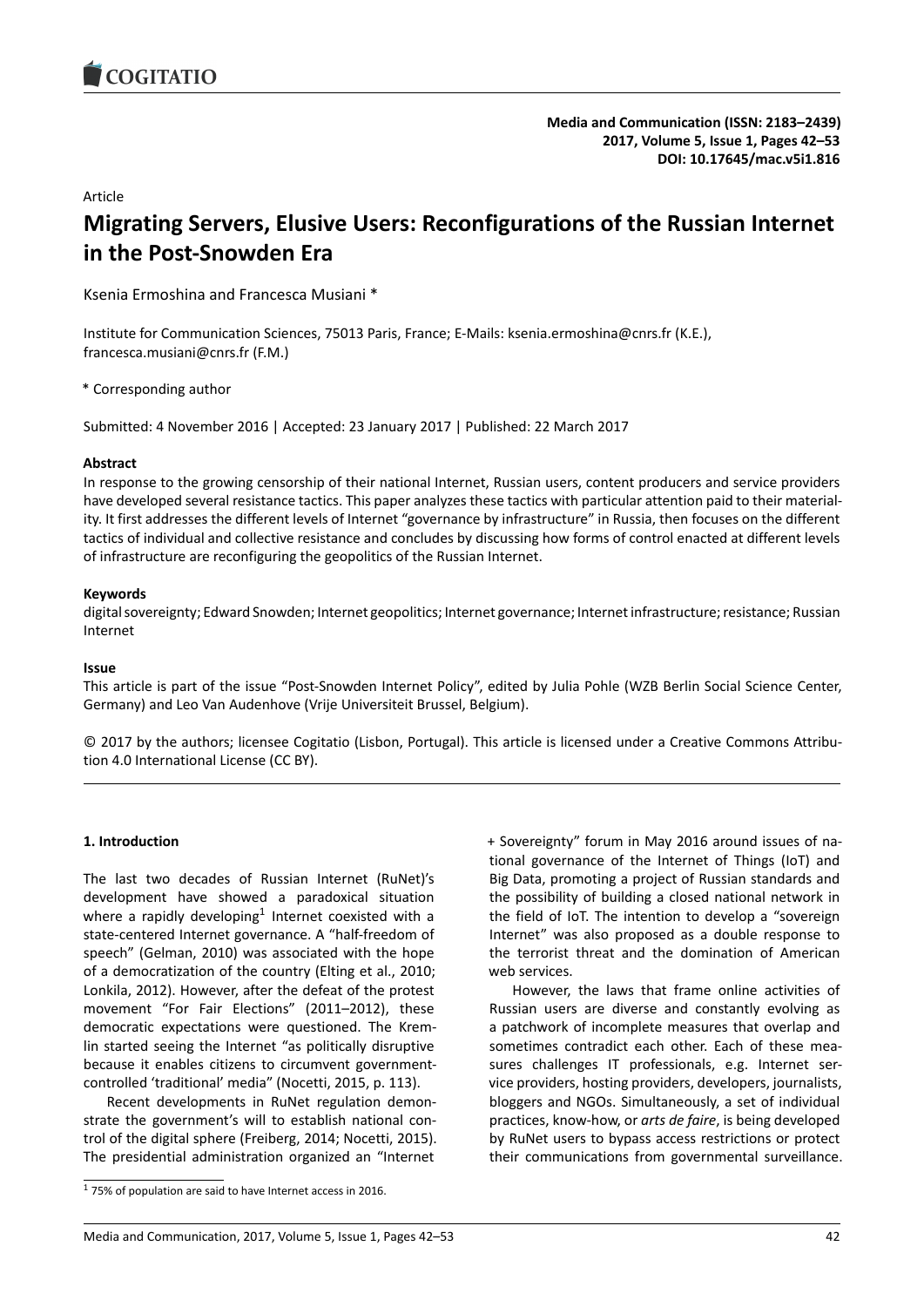#### **COMMITMENT**

Emerging NGOs and associations promote and institutionalize some of these hacks and launch large-scale campaigns for RuNet freedom.

In light of this context, the central research aim of this paper is to understand the connection between the "State-centered" style of Russian Internet governance and the local tactics of *détournement* and bricolage (Akrich, 1998). Our hypothesis is that in the Russian case, resistance to Internet control and surveillance happens not only and not *primarily* at the political and legal levels (e.g. lobbying or negotiations with governmental structures, class action or collective mobilizations) but at the level of everyday individual practices of usage, such as anonymization of users or migration of people and infrastructures. A specific body of research dedicated to local social movements in contemporary Russia (Erpyleva & Magun, 2014; Kharkhordin, 2011; Prozorov, 2012; Zhuravlev, Savelyeva, & Yerpylova, 2014) is helpful to analyze this style of contention: indeed, this research analyzes post-Soviet de-politicization as the consequence of an "exodus" from the public sphere to the private sphere. It shows that Russian civil society tends to mobilize around local problems, often related to the materiality of the city (Ceruzzi, 2006) rather than to support global challenges; for example, bottom-up activities of repair and maintenance of a particular district or equipment in the city will be favored over a protest against the Mayor of the same city. In this sense, and along the lines of recent scholarship such as Klyueva's (2016), the article is also an attempt to understand the specificities of the response of Russian civil society—with its mix of collective and individual tactics of resistance—to restrictive Internet policies.

The structure of the paper is as follows. First, it addresses the different levels of Internet "governance by infrastructure" (DeNardis & Musiani, 2016), in Russia showing how the Russian State is increasingly leveraging, co-opting and on occasion "tampering with", Internet infrastructure in order to fulfill political aims that, in some instances, are sensibly different than the objectives the infrastructure was originally meant for. Then, the paper focuses on the different tactics of individual and collective resistance, and concludes with a discussion of how the forms of control enacted at different levels of RuNet infrastructure are reconfiguring its geopolitics.

The paper builds upon observations of "cryptoparties", on original interviews with Russian IT-specialists, Internet service providers (ISPs) and expatriate journalists and developers, and situates this material by means of a brief analysis of Russian Internet legislation. More

specifically, the empirical part of the research combined several methods: observation of three cryptoparties in 2012, 2015 and 2016—the purpose of these observations being to analyze different tools used in order to protect anonymity and bypass censorship, as well as the discourse organizers and participants were developing about Internet regulations in Russia; interviews with 3 internet service providers, 4 expatriated developers, 1 NGO organizer and a dozen users. The interviews were semi-structured with grids adapted to providers, developers and users, and lasted between 40 minutes and 2 hours. Qualitative analyses of relevant press materials and Web ethnographies analyzing professional forums of ISPs as well as the biggest Internet resources dedicated to Internet Freedom in Russia (such as Moskovskiy Libertarium or Rublacklist) were also conducted.

# **2. Surveillance, Data Storage and Filtering: Levels of Infrastructure-Based Internet Control in Russia**

RuNet governance has developed upon several layers, with three main types of measures adopted since 1998:

- a) Surveillance measures of 'lawful interception', called System of Operative Investigative Measures (SORM), aimed at giving governmental services such as FSB (former KGB) access to private communications both by telephone and on the Internet; $<sup>2</sup>$ </sup>
- b) Regulation of data storage, restricting important data flows to national borders;
- c) Filtering measures, restricting access to a growing list of websites (blacklist) $3$  considered as e[x](#page-1-0)tremist. These three layers are interconnected and show a global tendency towards a RuNet "balkanization"—hyper-localization and nationstate regulation of data and c[om](#page-1-1)munication flows.

### *2.1. "SORMisation" of Russia: Surveillance Measures and ISP Markets*

The SORM was first implemented in Russia in 1998. SORM provides an architecture by which law enforcement and intelligence agencies can obtain direct access to data on commercial networks. During the past eight years, SORM has given rise to new configurations of sociotechnical "actants" (Latour, 1988) with long-term consequences on the market of ISPs. Three generations of SORM measures have seen the light. SORM-1 allows FSB to access telephone traffic, including mobile networks. SORM-2, implemented in 2005, is responsible for inter-

<sup>&</sup>lt;sup>2</sup> Apart from FSB and Roskomnadzor, MVD (Ministry of Internal Affairs), FSO (Federal Service of Security), FSKN (Federal Service for Control of Drug Traffic), FTS (Federal Customs Service) and FSIN (Federal Penitentiary Service) also participate in online surveillance in Russia. However, while MVD, FSB and FSKN both possess the equipment and have the right to use it for lawful interception, FSO and FTS depend on FSB to have an access to the equipment, while FSIN has the equipment but does not have the right to use it for investigative activities. Apart from state actors regulating online surveillance, a market of surveillance equipment has been developing in recent years (especially since the adoption of SORM-3 measures). Several private companies seem to play the most important role in this field: "Special technologies" and "MFI-Soft" (who earn 5–6 billion rubles a year on SORM equipment) and smaller manufacturers (Reanet, Norsi-Trans and TechArgos each earning 1 billion rubles a year). The most recent player on the market is the State corporation RosTech, supposed to produce the necessary equipment to implement Yarovaya law.

<span id="page-1-1"></span><span id="page-1-0"></span><sup>&</sup>lt;sup>3</sup> Officially called "Unified Register of Domain Names, Internet Website Page Locators, and Network Addresses that Allow to Identify Internet Websites Containing Information Prohibited for Distribution in the Russian Federation" (or Unified Register).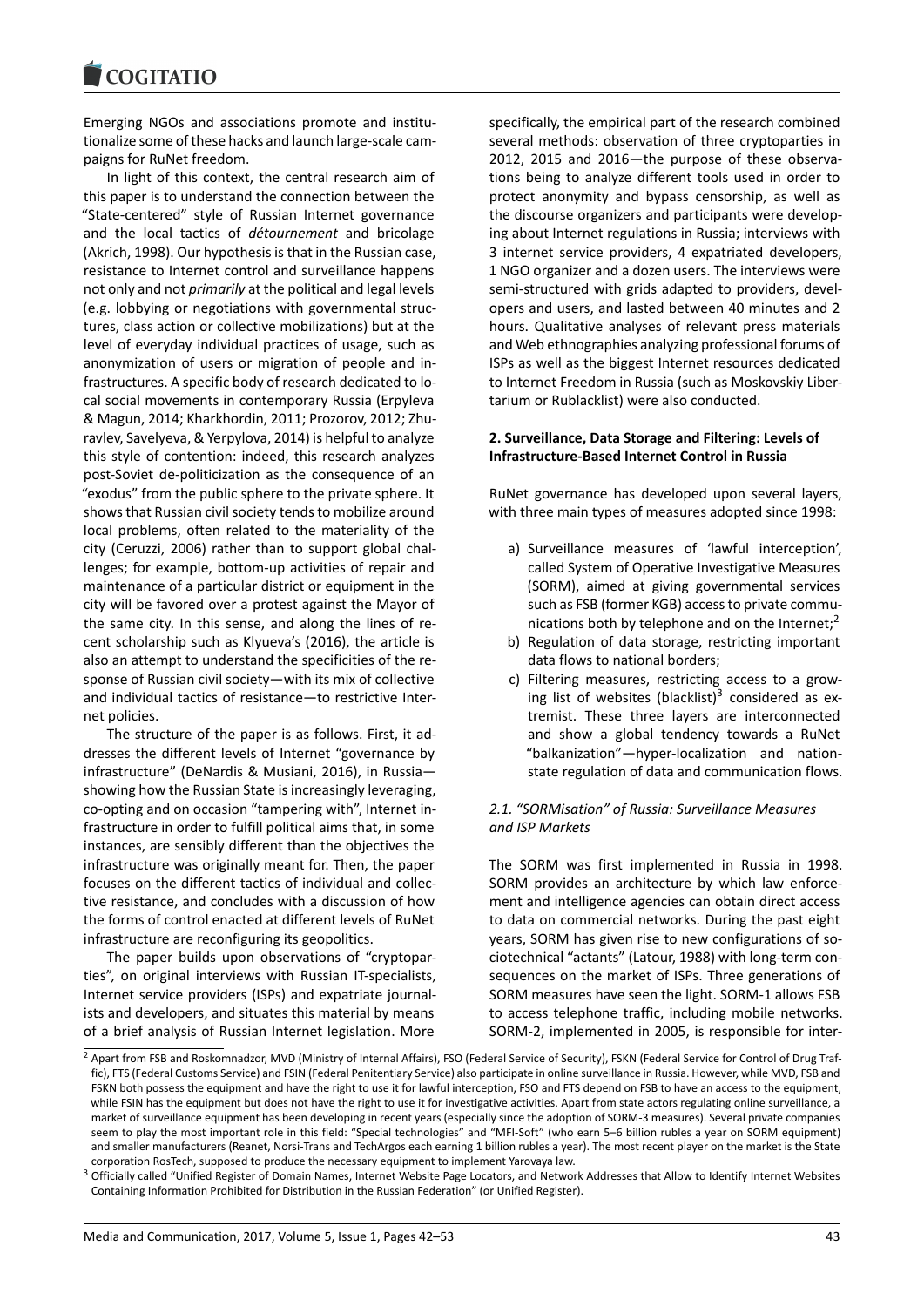cepting IP traffic, including VoIP. SORM-3, implemented in 2014, gathers information from all communication media, and offers long-term and comprehensive storage of subscriber data (Privacy International, 2016).

Compared to international Lawful Interception standards, SORM gives great autonomy to surveillance actors. In most Western countries, law enforcement agencies seek a warrant from a court and then issue an order for lawful interception to a network operator or ISP, which is obliged to intercept and deliver the requested information. The FSB does not need to contact the ISP because of the very architecture of SORM, containing two main elements: the "extractor" (the equipment—software and hardware—that performs data extraction) and the "remote control station". The control station is localized in the FSB regional office and enables remote control of the extractor without the provider's permission: the provider may not know which data, and how, is intercepted, analyzed and transferred. No court decision is necessary in order to activate the interception of the metadata. However, in order to access the actual telephone recordings, FSB has to ask for a court permission. In 2012, there were 372,144 orders distributed, according to the official data provided by the Supreme Court.<sup>4</sup>

The most expensive component of SORM is the circular buffer for data storage. However, each new generation of SORM measures has changed the technical requirements: while for SORM-2 p[ro](#page-2-0)viders needed to store all the traffic for 12 hours, SORM-3 obliged them to store all the metadata for three years. Thus, the providers have to change all their equipment as the implementation of SORM systems completely relies on them: "We pay for it", remarks internet provider Michael I. "If you do not put this equipment, you do not have license and you lose state clients".

When the local FSB or prosecutor's office identifies shortcomings, they send the information to Roskomnadzor (the Federal Service for Supervision of Communications, Information Technology and Mass Media).<sup>5</sup> The ISP is warned, first fined, then if violations persist, its license may be revoked (Borogan & Soldatov, 2013). Roskomnadzor statistics show that in 2010, there were 16 warnings, 13 in 2011, and 30 in 2012.<sup>6</sup>

Providers have to renew SORM equipment by themselves as no certified standards exist on the market and there is no consensus among manufacturers. As a result, providers have to ad[ap](#page-2-1)t to the new technical demands, sometimes via DIY tinkering with old equipment: "Adapt the parts of your system, first of all…because when they will finally publish the certificates…we will have to spend tons of bucks again, and we will have to do it, because that's the Law", $7$  notes user Andrei on 14 November 2015.

An inquiry led by Leonid Volkov, activist, blogger and programmer, claims that "a small provider has to give about 20%–30% of his annuali[nc](#page-2-2)ome to buy SORM equipment" (Volkov, 2016). The two biggest manufacturers of SORM equipment earn 5–6 billion rubles per year on SORM, while three other small manufacturers earn about 1 billion. To reduce their costs, smaller providers buy SORM-as-a-service from their upstream providers. The implementation of SORM-1 in Russia sparked a protest campaign by IT-professionals, human rights organizations and Internet freedom defenders. The first anti-SORM movement was launched in the late 1990s in the form of a DDoS attack on FSB semantic analysis tools. Activists were adding specific keywords to every mail, such as "bomb", "explosion", "terrorist attack", triggering constant alerts to the control station and overloading it. Moscovskiy Libertarium,<sup>8</sup> with Russian and international partners, launched an international solidarity campaign against SORM. A public petition was sent to the Supreme Court and former Russian president Boris Yeltsin, asking him to "use his authori[ty](#page-2-3) in order to stop the implementation of SORM", an "unprecedented example of violation of the rights to privacy and human rights convention".<sup>9</sup> While this campaign did not produce immediate results, fifteen years later the European Court of Human Rights has recognized that SORM was a violation to the European Convention of Human Rights, because its technical infras[tr](#page-2-4)ucture enabled interception of communications without court permission, thus bypassing legal procedures.

The early-2000s anti-SORM campaign was mostly led by journalists, NGO activists and programmers, while providers were almost absent from the controversy, with the exception of "Bayard-Slaviya Communications". As Sergey Smirnov, activist of Pravozashitnaya Set (Human Rights Network), notes: "Internet service providers have come to the conclusion that the perspective to lose their license is much worse than the necessity to collaborate with FSB. In one of the recent publications about SORM, an FSB officer noticed that in the majority of cases providers apply all the requirements without any pressure and even demonstrate an understanding".<sup>10</sup> The

<sup>4</sup> According to the official statistics provided by the Supreme Court, in 2012, 372,144 orders were distributed, compared to 326,105 in 2011, 276,682 in 2010, 245,645 in 2009, 229,144 in 2008 and 189,591 in 2007: https://ria.ru/infografika/20130815/956535235.html

<sup>&</sup>lt;sup>5</sup> Roskomnadzor is a Federal Executive Authority of the Russian Federation, performing the following functions: control and supervision of ma[ss m](#page-2-5)edia (including electronic mass media), mass communications, information technology, and telecommunications; supervision and statutory compliance control of personal data processing; managing the Radio Frequency Service activities; supervision of production of copies of audiovisual works, computer software, databases and audio recordings on any media; accreditation of experts and expert organizations for content evaluation in order to ensure child information security. It is affiliated to the Ministry of Communications and Mass Media of the Russian Federation. The role of Roskomnadzor has recently expanded. The list of all its functions may be found on its official website: http://eng.rkn.gov.ru/about

<span id="page-2-0"></span><sup>6</sup> Available at https://rkn.gov.ru/press/annual\_reports

<sup>7</sup> Available at http://forum.nag.ru/forum/index.php?showtopic=47641&st=560

<sup>8</sup> Available at http://www.libertarium.ru, created by Anatoliy Leventchuk in 1994.

 $9$  Available at http://www.libertarium.ru/l\_sormact\_gilc

<span id="page-2-5"></span><span id="page-2-4"></span><span id="page-2-3"></span><span id="page-2-2"></span><span id="page-2-1"></span><sup>10</sup> Available at http://www.libertarium.ru/l\_sormact\_conf6aprd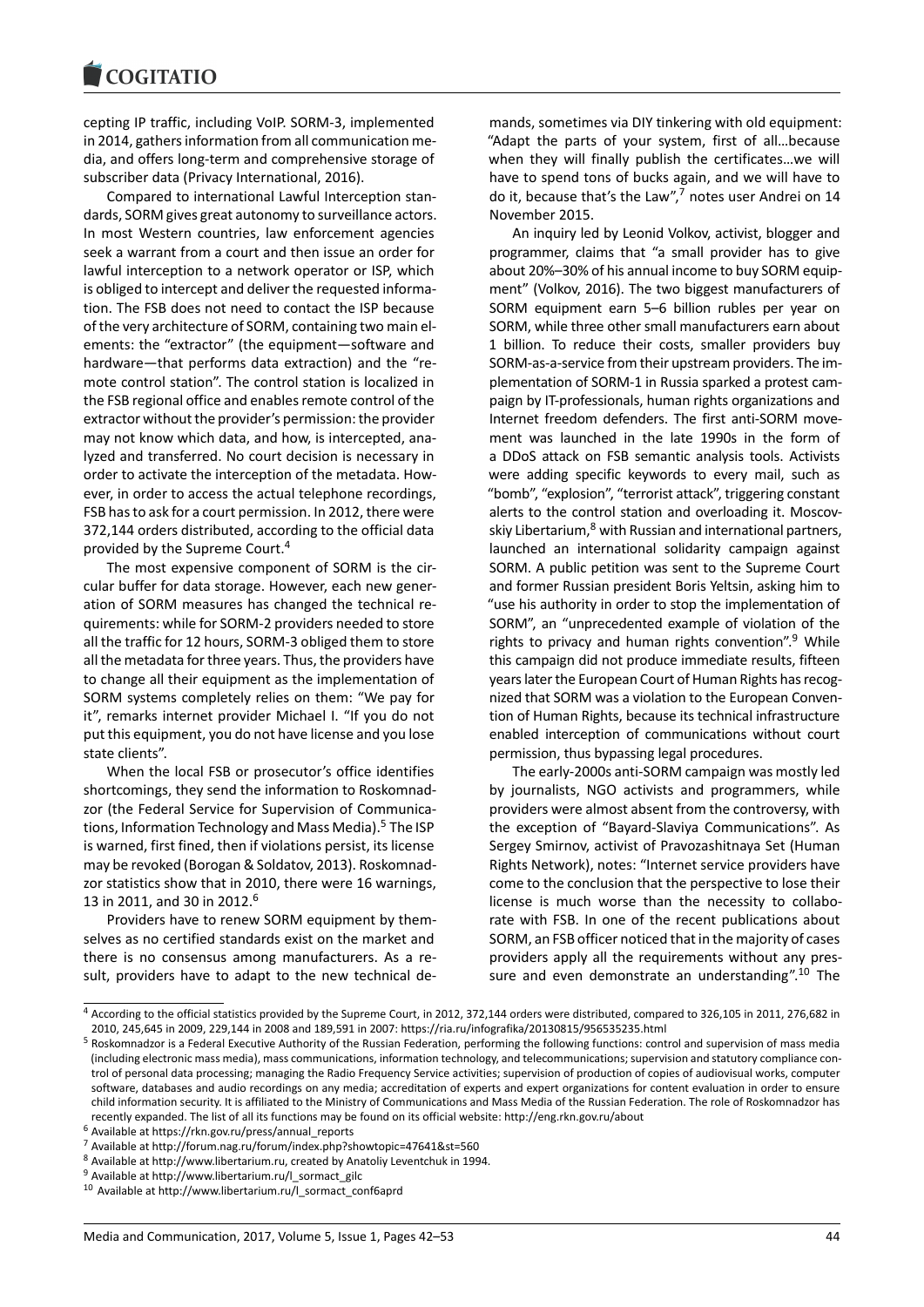#### **COMMITMENT**

lack of providers in the anti-SORM movement made any civil disobedience movement technically impossible. In order to create a precedent, Leonid Volkov launched a campaign against SORM-3 in 2015; he started the socalled "Attack on SORM", a legal and political project of collective appeal to court by operators and providers, to demand better regulation of SORM and state-funded certified equipment.

2.1.1. Yarovaya Law: When Law (Unusually) Pre-Dates **Technology** 

Nonetheless, the development of SORM legal and technical requirements created tensions in the ISP community. In June 2016, a new set of surveillance measures was proposed by Representative Irina Yarovaya: Russian telecom operators will have to store all traffic (including calls, letters, documents, images and video) for six months, and related metadata for three years. The importance of this case lies in its revealing a "reverse gap" between legal measures and financial and technical resources: while "governments are struggling to keep up with the pace of technological change, with technology evolving faster than law-making efforts" (Nocetti, 2015, p. 111), in the Yarovaya law case, law-making has outpaced the actual technological development of the country. Indeed, such surveillance needs a complex and multilayered technical infrastructure (including servers, the network itself, data storage systems and software), with far-reaching implications for the ways Internet and telecommunications work in Russia, including quality of connection, the speed at which and the amounts of data the network is able to transfer and the price of Internet services. Vladimir K., ISP, says: "Yarovaya law is technically absurd. Firstly, there is no necessary equipment on the market. Secondly, it is useless to store encrypted data. With the same success, we can code a random numbers generator and send this data to FSB pretending it is our users' traffic".

The problem is both technical and geopolitical, as it questions the limits of the Russian nation-state and its capabilities to implement a new infrastructure independently from the Western market. Within embargo, due

to the Western sanctions imposed on Russia following the annexation of Crimea in 2014, the Russian government turns to national companies to produce the necessary equipment. The politics of "substitution of imports" coupled with the new series of surveillance laws have an important impact on the Russian IT-industry. The CEO of MGTS (Moscow State Telecom Network), Andrey Ershov, states: "Today we do not have any equipment in order to be able to put the 'Yarovaya law' into practice….So, the biggest concern that all telecom operators publicly express, is related to the cost of such solutions. [The equipment] is about tens of billion rubles". Even the emerging set of firms specialized in SORM equipment cannot satisfy Yarovaya law requirements in terms of equipment, estimated at 10.3 billion rubles (Kantyshev, 2016). Providers and telecom operators have publicly expressed their skepticism of the new surveillance law, pointing out that new solutions risk becoming obsolete within a few years and will demand further investment (Schepin, 2016). Press and specialized websites show a rise in disapproval of the Yarovaya law among IT professionals, for similar reasons. Among the actors criticizing the law are the biggest Russian IT companies, Mail.ru and Yandex, as well as professional associations Russian Association of Electronic Communications and Russian Civic Organization Center for Informational Technologies and even a pro-governmental working group "Communications and IT" ("Svyaz i IT"). The most popular professional forum of Russian providers, Nag.ru, creatively reacted to the law by developing a "Yarculator" $11$ , a software enabling providers to calculate the prices for the necessary equipment and the cost of Internet services for end users.

The law was largely contested by civil society. A petition on Change.org gathered 623,465 signatures as of 8 January 2017. A demonstration against the law was held in Moscow in August 2016 and gathered between 2,400 to 4,000 people (Kozlov & Filipenok, 2016). On his end, Edward Snowden publicly asked Putin not to sign the Yarovaya law, emphasizing its nefarious economic consequences and pointing out that a six-month storage of data is dangerous, unfeasible and expensive<sup>12</sup> (Figures 1) and 2).



**Q+ Читать** 

Russia's new Big Brother law is an unworkable, unjustifiable violation of rights that should never be signed.

• Показать перевод



<sup>11</sup> Available at http://nag.ru/articles/article/29513/-yarkulyator-kalkulyator-yarovoy.html#comments

<sup>12</sup> Available at http://www.macdigger.ru/iphone-ipod/snouden-raskritikoval-zakon-yarovoj-on-otnimet-u-rossiyan-dengi-i-svobodu.html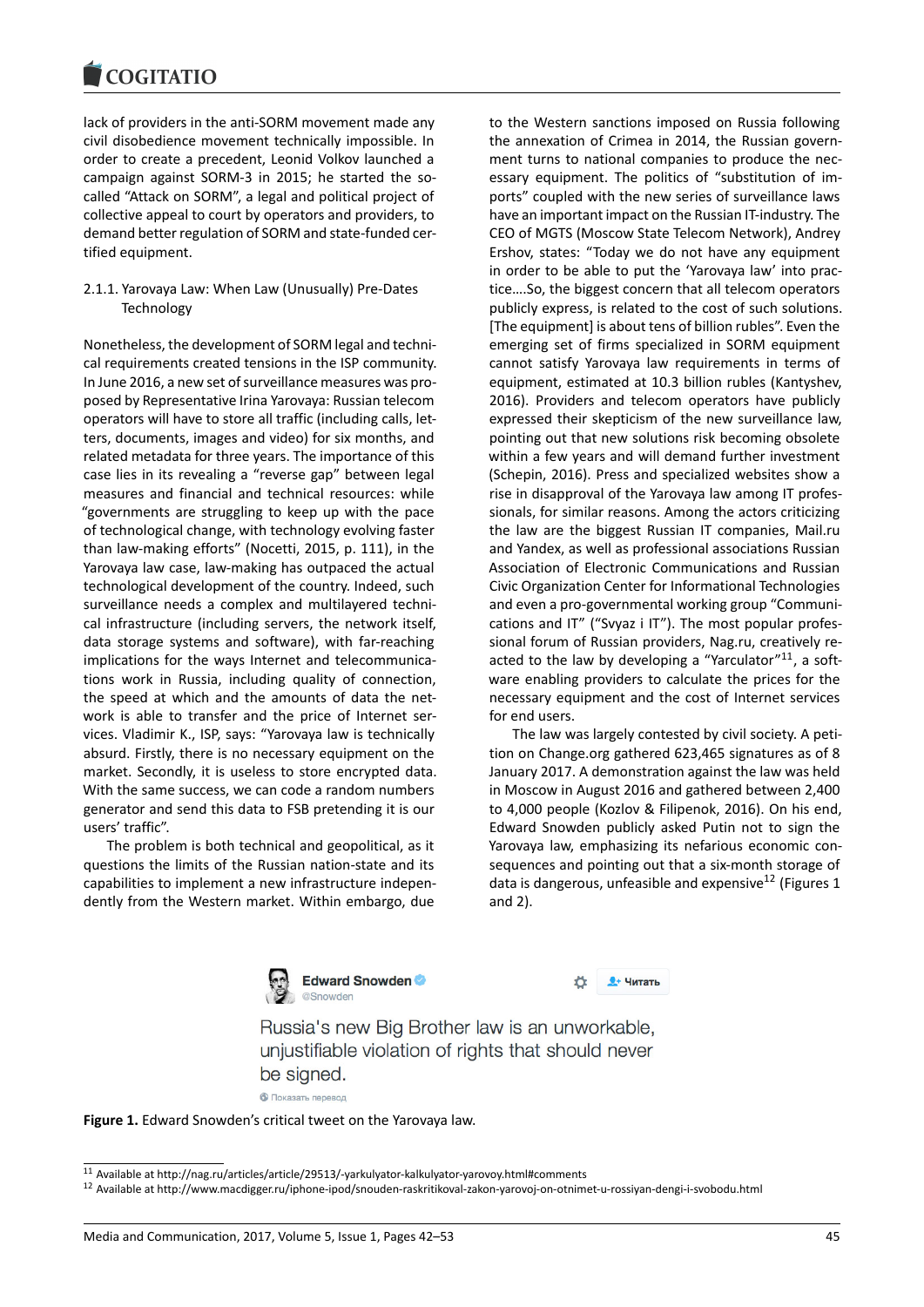

<u><sup>•</sup> Читать</u>

"Store 6 months of content" is not just dangerous, it's impractical. What is that, ~100PB of storage for even a tiny 50Gbps ISP? #BigBrother

**Figure 2.** Edward Snowden's critical tweet on the duration of data storage outlined in the Yarovaya law.

While SORM and Yarovaya law give FSB access to data stored on Russian servers without informing site owners or providers, it is more difficult to get access to foreign services, e.g. Facebook and Twitter. Thus, a set of new measures has been adopted to reconfigure data storage and transfer.

# *2.2. "Snowden Effect" on RuNet: Migrations of Personal Data*

Snowden's revelations had a considerable effect on IT markets. The leaks "changed the way people perceive their personal data, and will cost internet corporations, especially American ones, millions of dollars" (Filonov, 2014). Indeed, in January 2014, Canadian provider Peer1 showed that 75 British and Canadian companies did not want to store their data in the US because of the fear of being tracked down by the surveillance services.<sup>13</sup> Internet companies started creating servers outside US territory.

Russian Internet users—particularly specific groups including developers and activists—were seemingly not caug[ht](#page-4-0) unprepared by Snowden's revelations. SORM being well-known since the late 1990s to all active Internet users, it was not news for Russians that governments could track their communications without a court order. Maxim I., hosting provider with Komtet, notes: "His revelations were not a surprise for specialists….In Russia, and I am sure, in any country, it is possible to get whatever information about a user or his websites. Some RuNet users even joked about the role Snowden played in RuNet regulation: 'Why have they kept Snowden here?' Very simple. They just asked him about the downsides of the American system of surveillance and made a better one".<sup>14</sup>

Snowden's revelations attracted attention to existing surveillance practices and made it possible to compare SORM with the US system. However, the revelations' most import[ant](#page-4-1) impact concerned the role of US cloud services and internet corporations. In response, the Russian government modified the "Law on storage and protection of personal data" and reconsidered data geopolitics to allegedly guarantee the "protection of Russian citizens' data from US government surveillance". Researcher-journalists Andrei Soldatov and Irina Borogan insist on the role that Snowden played in this: "Right on time, Edward Snowden appeared on the world stage. The NSA scandal made a perfect excuse for Russian authorities to launch a campaign to bring global web platforms such as Gmail and Facebook under Russian law either requiring them to be accessible in Russia by the domain extension .ru, or obliging them to be hosted on Russian territory" (Borogan & Soldatov, 2013).

The law #242-FZ was adopted on 1 September 2014. It obliges providers to "store personal data of Russian citizens, used by internet services, on the territory of the Russian Federation". Providers must guarantee recording, systematization, accumulation, storage, updates, modifications and extraction of personal data using databases located on Russian territory.<sup>15</sup> Noncompliance with this new law may result in total blockage of the service. Thus, for example, in November 2016 LinkedIn was blocked in Russia (including mobile apps) for the violation of the new data storage polici[es](#page-4-2). Web services are also required to build backdoors for Russian secret services to access stored data. Another way to put pressure on western companies is to block entire web services because they store "forbidden information". Thus, YouTube was blocked in Russia for hosting a video judged as extremist. Facebook removed a page called Club Suicide rather than seeing its entire network blacklisted. The repatriation of data illustrates the tendency of Russian internet governance towards "digital sovereignty" (Nocetti, 2015, p. 112).

Several resistance tactics have developed in response to these balkanization measures. A petition addressed to Google, Facebook and Twitter asks them not to oblige: "We don't trust the domestic security services that are in charge of data security once the data is in Russia. We're asking internet companies to withstand this pressure using all possible legal means and we are ready to support them".<sup>16</sup> Developers were immediately concerned, as the law attacked the instruments they were constantly using, such as GitHub, as well as their data storage practices. Another tactic deployed was a reorientation towards new [pro](#page-4-3)ducts that would avoid storage of personal

<sup>14</sup> Available at http://www.yaplakal.com/forum1/st/75/topic1086610.html

<sup>13</sup> Available at http://go.peer1.com/rs/peer1/images/Peer1-Report-NSA-Survey-NA.pdf

<sup>15</sup> Available at http://www.garant.ru/news/648095/#ixzz4LqmT7iT8

<span id="page-4-3"></span><span id="page-4-2"></span><span id="page-4-1"></span><span id="page-4-0"></span><sup>16</sup> Available at https://www.change.org/p/facebook-google-twitter-don-t-move-personal-data-to-russia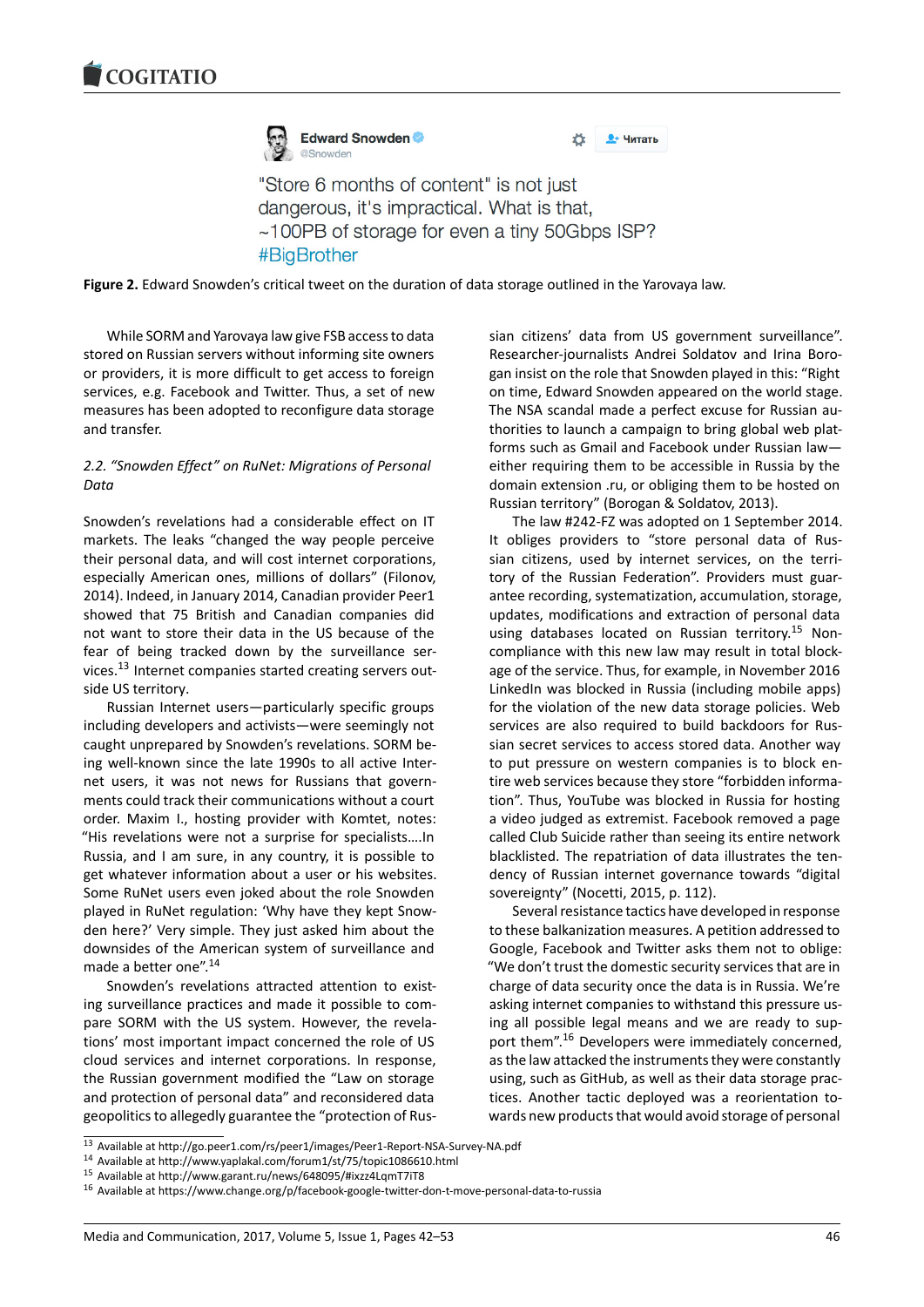data: "We try to make services that do not store user data, so that we do not have to store it on our servers", remarks Alexey P., developer, CTO of Progress Engine; "We have some apps that we make for TV, or for electronic wallets, where the data is stored on the servers of our clients". These are specific resistance tactics which we could call tactics of "evasion". In fact, instead of contesting the law #242-FZ by communicating directly with the Russian government, citizens either try to communicate with western IT companies (addressing petitions to Google and Facebook), or modify their own practices and professional activities in order to find legal gaps or grey zones (e.g. using APIs for authorization or third parties for user data storage, or repositioning their product in order to use no personal data at all).

Another step towards digital sovereignty was made in spring 2016 with an ambitious project of "state-inthe-middle": during the forum "IT + Sovereignty", the intended creation of state-owned SSL-certification was announced. Forum member Natalya Kasperskaya explains: "Roskomnadzor and FSB are lobbying the delegation of SSL certificates to governmental organizations….Now we have a piece of the Internet that is completely out of control by our own country, and it is not good. Because the data is being gathered globally, by someone who is beyond the borders of our state, and it is totally wrong".<sup>17</sup> According to our interviewees, this project is actually a response to the inefficient Yarovaya law and the growing popularity of encryption among RuNet users. Alexey P. emphasizes: "They understood that storing gigabyt[es](#page-5-0) of data will give no results, especially because it is encrypted….So the project to build a Man-in-the-middle attack on the governmental level is scary".

# *2.3. Error 451: Filtering Websites, Restricting Access to the Content*

HTTP/1.1 451 Unavailable For Legal Reasons

<h1>Unavailable For Legal Reasons</h1> <p>This request may not be serviced in the Roman Province of Judea due to the Lex Julia Majestatis, which disallows access to resources hosted on servers deemed to be operated by the People's Front of Judea.</p> </body>  $\langle$ /html $>$ <sup>18</sup>

A third set of measures, based on filtering, seeks to control user access to the content of websites judged as extremist or criminal. Since 2007, regional prosecut[ors](#page-5-1) have implemented court decisions requiring ISPs to block access to banned sites accused of extremism, but this has not been done systematically. In order to centralize these different materials, a "Single register of Internet resources containing information whose distribution is forbidden in Russia" was created in 2012: any websites that enter this blacklist have to be blocked and three governmental agencies participate in the constitution of this blacklist. Since the adoption of the "Lugovoy law" on 1 February 2014, the list includes websites that "appeal to extremism", e.g. mass disorders, religious or interethnic discord, participation in terrorist attacks or some types of public mass events.

On 13 March 2014, Roskomnadzor blocked access to four webpages: Grani.ru (a liberal online media platform), Kasparov.ru (the website of Garry Kasparov, chessplayer and a leader of the liberal opposition), Ezhednevniy Zhurnal (liberal media platform) and the blog of Alexey Navalny (anti-Putin movement leader in 2011– 2012 and reputable blogger). Roskomnadzor stated that "these websites contain appeals to illegal activities and participation in mass demonstrations that violate the law".<sup>19</sup>

The list of forbidden webpages is accessible online.<sup>20</sup> As of 30 September 2016, 41,064 pages—mostly concerning prostitution, gambling, black markets, gaming and [tor](#page-5-2)rents—are blocked. However, NGO websites are also present, such as the site of Mirotvorets,  $21$  a p[ro-](#page-5-3)Ukrainian organization that informs about the conflict in Ukraine, in particular on the location of Russian troops.

The blocking happens in three ways: by DNS, by IP address or by URL, using Deep Packet Inspectio[n.](#page-5-4) Administratively, hosting providers are responsible for keeping the blacklist up-to-date and communicating with the owners of forbidden sites and end-users. Maxim I. notes that "The blocking is very easy. We receive and update regularly the black list, twice in a day, and we block those of our clients who are not lucky….We inform our client that his site has been added to the blacklist. Then we listen to everything that the client wants to say about Roskomnadzor but we can't help them or ignore the demand of Roskomnadzor because in this case they can block the IP address of the server, or even an address pool. I am not even speaking about administrative consequences for the company".

While providers have very little possibility to resist the blocking of the blacklisted resources, they choose other forms of action to express their critique of Internet censorship. Vladimir K., director of the ISP CLN, says: "When users try to access to a blocked page, we show them the error message that starts with a phrase: "The struggle against evil is almost never a struggle for good". Thus, the error message itself becomes a space of expression where providers can symbolically communicate with their users by showing their attitude towards the Lugovoy law.

However, Russian filtering and blocking systems are applied unevenly from one region to another, from one

<sup>17</sup> Available at https://rublacklist.net/21509

<sup>18</sup> Available at https://tools.ietf.org/html/rfc7725

 $^{19}$  Available at http://www.newsru.com/russia/13mar2014/block.html

<sup>20</sup> Available at https://reestr.rublacklist.net

<span id="page-5-4"></span><span id="page-5-3"></span><span id="page-5-2"></span><span id="page-5-1"></span><span id="page-5-0"></span><sup>21</sup> Available at www.myrotvorets.center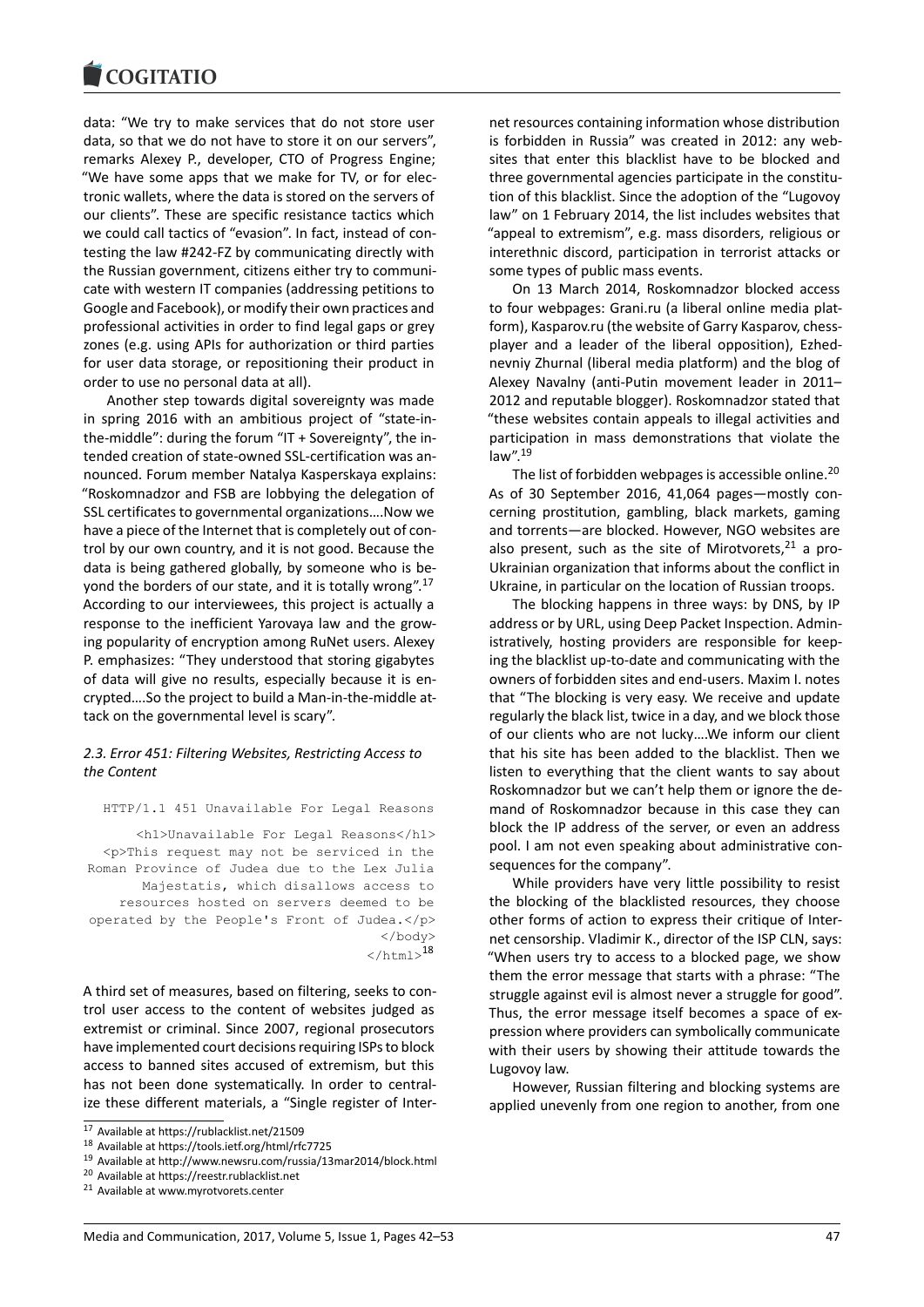#### **COMBITATIO**

provider to another. For example, several employees of ISPs of big companies/monopolists, such as Russian Railways, confirm that they have not been blocked, as Dmitry M. in 2014: "We have this provider in our company, and all the blacklisted websites can be opened. However this seems quite logical, because Roskomnadzor can't give any orders to Russian Railways, who own this provider" (Nossik, 2014). Also, filtering works only partially, depending on the region, the provider and its position on the market, its connections with western providers (e.g. providers who had a peering agreement with Stockholm could access blacklisted websites).

The paradox of filtering consists in the double digital divide that it creates. The more "politicized" users, familiar with the forbidden online resources, will keep on accessing them, using specific tools to bypass censorship. However, the majority of the population will be unable to access this content, lacking the necessary knowledge, resources and technologies to do so. Search engines are also impacted by filtering, so reinforcing the divide: before the blockage, users could accidentally discover some websites (e.g. Navalny's blog) through search engines, but after the blockage these sites "disappeared" (were dereferenced) from the search results. This consequently reduces considerably any potential audience and reinforces the echo-chamber effect by regrouping users who already agree, as mentioned by user popados: "These blockages are not for those who read and will bypass no matter how. It is for random visitors that come from the search or other casual channels that actually constitute the majority. They will just go to another website. In this sense, the blockage is rather efficient" (Nossik, 2014). The same phenomenon touches blacklisted torrent websites, such as Rutracker, that demonstrate a significant decrease in traffic: "the majority of users are just lazy, they are finding new open sources of content. So the goal of the filtering is not to close for everyone, but for an important part", says Maxim I.

Still, access restrictions are not especially difficult to bypass. The IETF notes that "in many cases clients can still access the denied resource by using technical countermeasures such as a VPN or the Tor network" (RFC 7725). Indeed, users deploy manifold technical practices, bricolages and *arts de faire*.

# **3. Elusive Users: Countermeasures for Bypass and Anonymity**

"Long ago, when GSM connection was not very high quality, there was a trick: you just need to say 'bomb, president, terrorism' and the connection would become much better" Fedor, ISP

Users recently gathered in associations to denounce RuNet censorship and surveillance and promote countermeasures: these include but are not limited to the Russian Pirate Party, *Roskomsvoboda* (Association for the Freedom of Communications), a website for monitoring and analytics of the blockages (Rublacklist), and the project Openrunet promoting countermeasures. While some of these are focused on political campaigning against access restrictions, others concentrate on promoting countermeasures and do not focus on the government but on RuNet users.

Different resistance tactics circulate on forums, blogging platforms and social networks, in the form of comments, posts or specific tutorials. Dedicated "offline" workshops, called "cryptoparties", are organized to present privacy-enhancing tools, and draw from an international cryptoparty movement launched in 2012. Pre-Snowden, in 2012, we participated in such workshops in Saint-Petersburg. They were aimed at left activists (anarchists and antifascists). After 2013, seminars were aimed at a wider audience including NGO workers, journalists, rights defenders and RuNet users seeking to adapt their habits to new realities. The event name was also adapted, the marked word "cryptoparty" being replaced by "seminars on information security".

A wide range of bypass and anonymization tactics and tools exist, circulating both on the Web and during thematic seminars. The organizers themselves attempt to classify existing tools and practices, to build tutorials and construct a coherent presentation, for which several strategies have been observed. Classification occurred, for example, based on the question "Who is your enemy?" Thus Igor, moderator of a cryptoparty for an audience of NGO workers in April 2016, Saint-Petersburg, constructed his presentation around two "big enemies": the state and corporations. He presented the tools that can help bypass state censorship and some devices that would help resist targeted advertising and data tracking. A different format was observed in the *Roskomsvoboda* tutorials, which organize materials according to the tasks users want to perform: "access to a blocked website", "communicate in privacy", "protect your metadata while surfing the web".

On our end, we distinguish such practices here according to the laws they intend to challenge, whether it is SORM or filtering practices and access to blacklisted content. Some of the tools are used in both cases.

As SORM is aimed at intercepting communications, bypassing techniques consist in encrypting them. Encryption tools are used at both the application and network layers. At the application layer, cryptography has been promoted since the first campaigns against SORM launched in 1998 by Moscovskiy Libertarium.<sup>22</sup> Back then, activists were promoting PGP or GnuPG over a mail client, all the while understanding the limits of cryptography: "These countermeasures can't *exclude* the possibility to intercept your communications, [bu](#page-6-0)t our goal is to make this access extremely hard and *expensive*" (Otstavnov, 1998, our emphasis). Moskovskiy Libertarium was promoting massive usage of these tools

<span id="page-6-0"></span><sup>22</sup> Available at http://www.libertarium.ru/sorm\_crypto\_esc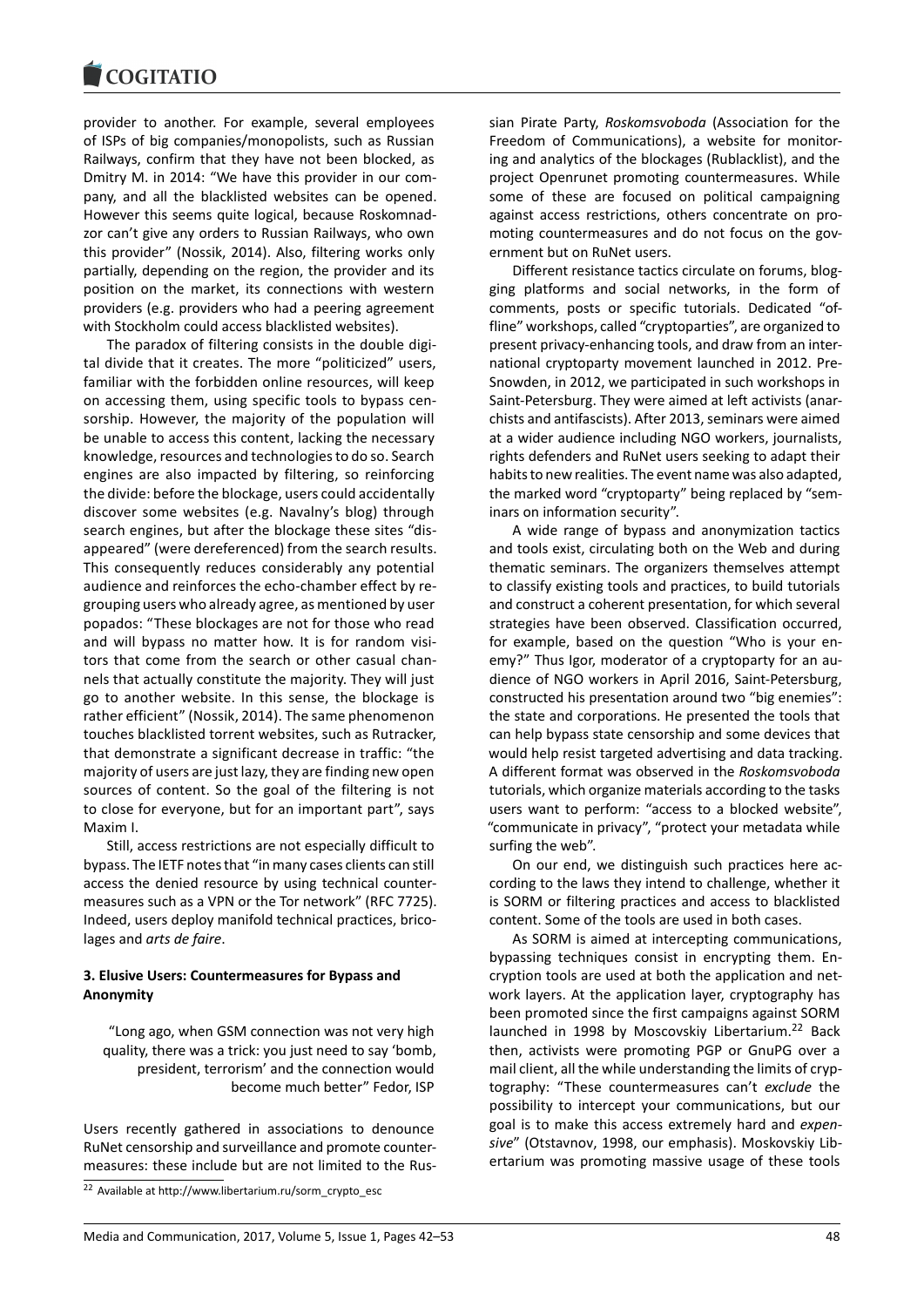#### COMITATIO

as collective action to make surveillance hard and economically disadvantageous for the state: "If the Internet community used these technical means at least in half of the cases, it would become almost immunized against all these dirty tricks such as SORM. However, even occasional usage of strong crypto (especially for fun) will make our opponents' work very hard" (Otstavnov, 1998).

Nowadays, usage of PGP has increased, while remaining far from the ambitious goal of 50% or 100% of users; however, mobile apps for encrypted messaging are gaining popularity. The market for encrypted messaging and mailing clients being in expansion (Ermoshina, Musiani, & Halpin, 2016), cryptoparty organizers and specialized NGOs (e.g. Roskomsvoboda) elaborate several sets of criteria to rate and compare the apps. For example, Igor, the moderator mentioned above, presented a set of criteria including open source, end-to-end, group chat and calls, synchronization between devices, self-destroying messages, notifications about logins from different devices, logging history and multi-layered authentication.

For the time being, alongside WhatsApp, $23$  Telegram remains the most popular secure messaging app among Russian users. The usage of Telegram varies according to users' goals and threat models. Several functionalities of the app make it convenient for different [use](#page-7-0)r groups: chats, secret chats, group chats, bots and channel broadcasting. Users faced with a low level of threat, not associated with any political activities, tend to adopt Telegram as an alternative to WhatsApp and SMS for everyday conversations with their peer groups. Many activists and privacy-concerned users are aware of the absence of "privacy by default" in Telegram chats (clientto-server encryption) and opt for a "secret chat" option that offers end-to-end encryption. This user group also adopts two-step authentication and self-destruct timer options. Functions such as "Group chat" are used for group conversations between up to 200 users and are popular among activists, journalists or researchers for organizational purposes, as an alternative to Google Groups or mailing lists. For example, one of our usecases, a group of researchers working in Eastern Ukraine, use Telegram on a daily basis to coordinate research activities, discuss fieldwork, materials and other organizational information. However, they do not rely on Telegram for very sensitive discussions and prefer face-toface offline meetings.

The popularity of Telegram in Russia can be partly explained by the reputation of its founders, Nicolai and Pavel Durov, Russian-born developers and entrepreneurs. Pavel Durov, the founder of Vkontakte, the

most famous Russian social network, is colloquially referred to as the "Russian Zuckerberg" and became *persona non grata* in Russia after his refusal to collaborate with the FSB.<sup>24</sup> Telegram's quick rise on the market of messaging apps is of particular interest as it tells us a lot about the socio-economic factors that influence the success of an innovation in the field: it was when Facebook bought Wha[tsA](#page-7-1)pp (followed by a several hours blackout for the latter), that the Telegram download rate exploded. As opposed to WhatsApp, Telegram can publicly underline its non-for-profit character and lack of ties with any commercial or governmental services.

While the Russian version of Telegram was released in 2012, before the Snowden revelations, Durov claims that the international version of his tool was inspired by the whistleblower: "In 2012 my brother and I built an encrypted messaging app for our personal use—we wanted to be able to securely pass on information to each other, in an environment where WhatsApp and other tools were easily monitored by the authorities. After Edward Snowden's revelations in 2013 we understood the problem was not unique to our situation and existed in other countries. So we released the encrypted messaging app for the general public".<sup>25</sup>

As Telegram servers are located in five different countries around the world, outside Russia, its broadcasting function is used by censored media as a way to bypass the blockage, an[d b](#page-7-2)y bloggers as an alternative to Facebook and traditional blogging platforms (for example, Alexey Navalny's popular bot on Telegram and the Grani.ru channel and bot, amongst others). However, unlike private communications on Telegram, public channels may be read and blocked by ISPs and by the Telegram technical team. As of January 2016, 660 channels attributed to ISIS were blocked.

While the "broadcasting channel" function made Telegram an alternative to other news sources and social networks, political activists prefer either the "secret chat" function, or Signal. The Signal application, which Snowden recommended, is used for a specific and limited set of functions—SMS and phonecalls. However, at recent cryptoparties Signal has been criticized for the absence of functions such as automatic synchronization among different devices, time-settings and search.

The technologies used to bypass the Lugovoy law and access censored websites mostly employ the practice of IP address-switching. Therefore one of the most popular and easy-to-use tools is an online proxy server,such as hideme.ru or cameleo.ru. However, this system was criticized by our IT-security activist interviewees for its lack of traffic encryption: a proxy is only useful for by-

<sup>&</sup>lt;sup>23</sup> We do not examine WhatsApp here, as it was not initially designed as a secure messaging app with end-to-end encryption. Our research and interviews with developers of secure messaging apps (especially with Peter Sunde from Heml.is, who had been contacted by WhatsApp before they decided to purchase the Signal protocol) also show that WhatsApp's motivation to adopt encryption was a market-driven choice, not an ideological decision. Even though the consequences of WhatsApp's decision are very important for the overall "passive" adoption of encryption in Russia, what interests us in this paper is the deliberate and intentional choice of a secure tool. We also do not have data measuring the explicit adoption of WhatsApp consequent of its turn to end-to-end encryption.

<span id="page-7-0"></span><sup>24</sup> Available at http://www.reuters.com/article/idUS74722569420130830

<span id="page-7-2"></span><span id="page-7-1"></span><sup>25</sup> http://www.dazeddigital.com/artsandculture/article/24279/1/pavel-durov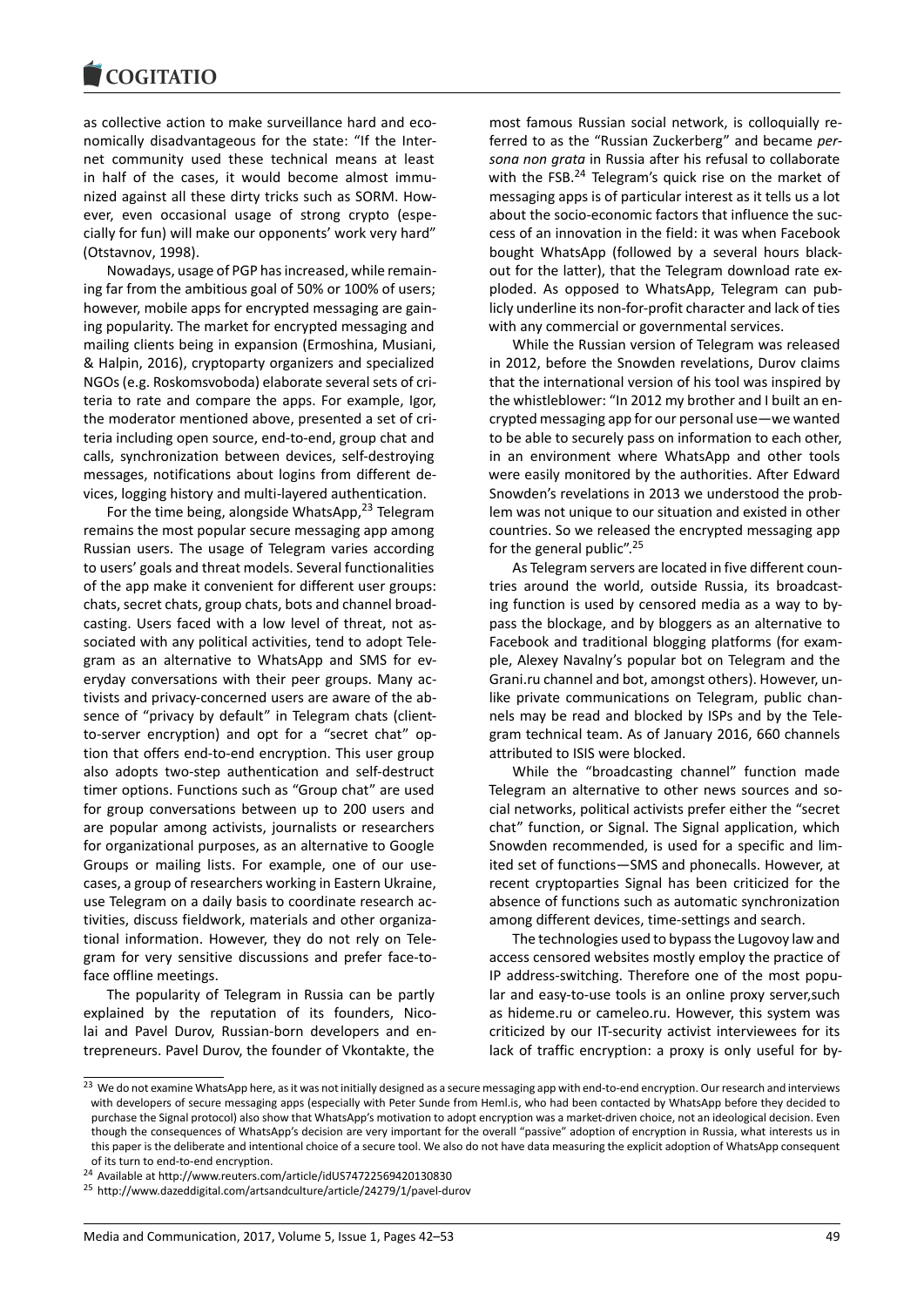#### COULTAIN

passing the blockage to access content from a blacklisted website, but it does not hide the content that a user is reading. Users are also creatively adapting existing tools to achieve the bypassing goal. For instance, Russians actively use Net archives (archives.org, archive.is or cached versions of websites stored by Google), or activate the "turbo" mode in Opera or Yandex browsers, enabling a very high speed of data transfer. However, once again these tools merely give access to the blocked page, but do not guarantee any anonymity. Moreover, in November 2016, Roskomnadzor started negotiations with Opera representatives about the possibility of blocking access to forbidden content even in "turbo" mode. As of January 2017 no agreement has yet been reached, due to Opera having recently been sold to Golden Brick Capital, a Chinese investment consortium.

As users can be tracked and eventually persecuted for their search of forbidden materials, a set of anonymizing network-layer tools is promoted through cryptoparties and online tutorials, starting with Tor. However, this popular tool is increasingly criticized. Snowden's revelations proved the importance of metadata protection and exposed the vulnerability of Tor. While seminars on informational security observed before 2013 in Saint-Petersburg were promoting widespread use of Tor with almost no attendant criticisms, more recent observations (2015 and 2016) show a growing skepticism and loss of trust. Igor explained the vulnerability of Tor at a workshop organized by Teplitsa Sotsialnih Technologiy: "First of all, your internet service provider will see that you use Tor. That gives him, and the people behind him, a reason to be attentive to you: who is this person who is constantly using Tor? Snowden said that the NSA is tracking everybody who uses Tor, automatically. There are only 7,000 exit nodes in the Tor network, it is not that complicated to track them all".

Another type of network layer tools is a Virtual Private Network (VPN), which adds a supplementary layer of traffic protection. Some of our interviewees pointed out that VPN usage "has become a norm" for them after the GitHub blocking incident in Russia. Among the trusted VPN plugins, activists prefer "zenmate"<sup>26</sup> and "tunnelbear", $27$  as they do not need to access user data, while other apps demand the right to access the memory card, photos and contacts. Another popular VPN is offered by Riseup.net, $28$  which has a good r[ep](#page-8-0)utation among p[olit](#page-8-1)ically engaged users ("done by activists for activists"). However, along the lines of Ethan Zuckerman's "cute cat theory of digital activism" (2008), users point out that activist[-or](#page-8-2)iented tools are more vulnerable to targeted attacks than are general publicoriented tools.

Snowden's revelations had a pedagogical effect on Russian activist communities: during observed cryptoparties they were repeatedly heard to emphasize the

global character of the surveillance phenomenon. Information security advocates insisted on the necessity for users to change their whole "lifestyle", including interaction with different devices and publishing on social networks. Igor remarks: "You can encrypt your traffic as you wish, you can hide, but if you go to Vkontakte and publish your photo, or talk about revolution, you must understand that it is extremely easy to de-anonymize you and track your network of friends. So start by using your brains, before using Tor and VPN". Thus, after Snowden revealed the interests of big corporations in collecting user-generated data, cryptoparties began to focus not only on activist use cases but on everyday life habits, "unboxing" mobile devices and laptops to demonstrate customization of privacy settings.

On their end, activists are learning how to program message self-destruction or deactivate the tracking of search history and location. Encryption of mobile devices and usage of pass-paragraphs and double or triple authentication methods (combining fingerprints, password and a figure) are becoming popular alongside the use of anonymous search engines such as StartPage or DuckDuckGo, adblocking plugins and cookie controls. Activists advocate multilayered protection and encryption by combining virtual machines, VPN, TOR and encrypted mail and messaging clients.

Finally, Snowden's revelations on NSA surveillance enabled a comparison of the Russian SORM and US intelligence strategies, showing common points and important differences between the two surveillance systems. Activists describe the Russian system as less efficient than its US counterpart, pointing to the geopolitical reasons behind this gap. Not only is Russian surveillance less effective, but the diplomatic context and IT-market configuration also make it harder for Russian surveillance services to be as omnipresent as US ones. Yuriy, an activist, developer and participant in the April 2016 workshop, notes: "As we now know from Edward Snowden's leaks, Americans have their own kind of SORM deployed by the NSA. But it is much more expanded than SORM, it has lots of subdivisions, some of them really crack servers, some others do cryptoanalytics. Snowden claims American services have managed to somehow survey even the Tor traffic, by taking control over the exit nodes. But well…I am really not sure whether it is possible for Russian services to control exit nodes, because sometimes they are located, I don't know, in Panama. And the NSA has much more power to control exit nodes in different countries than Russia. No one likes Russia, and Russia likes no one. It is much more complicated for the FSB to negotiate the access". Therefore it is the controversial position of Russia within the international political arena that makes it harder to negotiate with Western companies to control the traffic of Russian citizens who use anonymizers and Tor.

<sup>26</sup> Available at https://zenmate.com

<sup>27</sup> Available at https://www.tunnelbear.com

<span id="page-8-2"></span><span id="page-8-1"></span><span id="page-8-0"></span><sup>28</sup> Available at https://riseup.net/en/vpn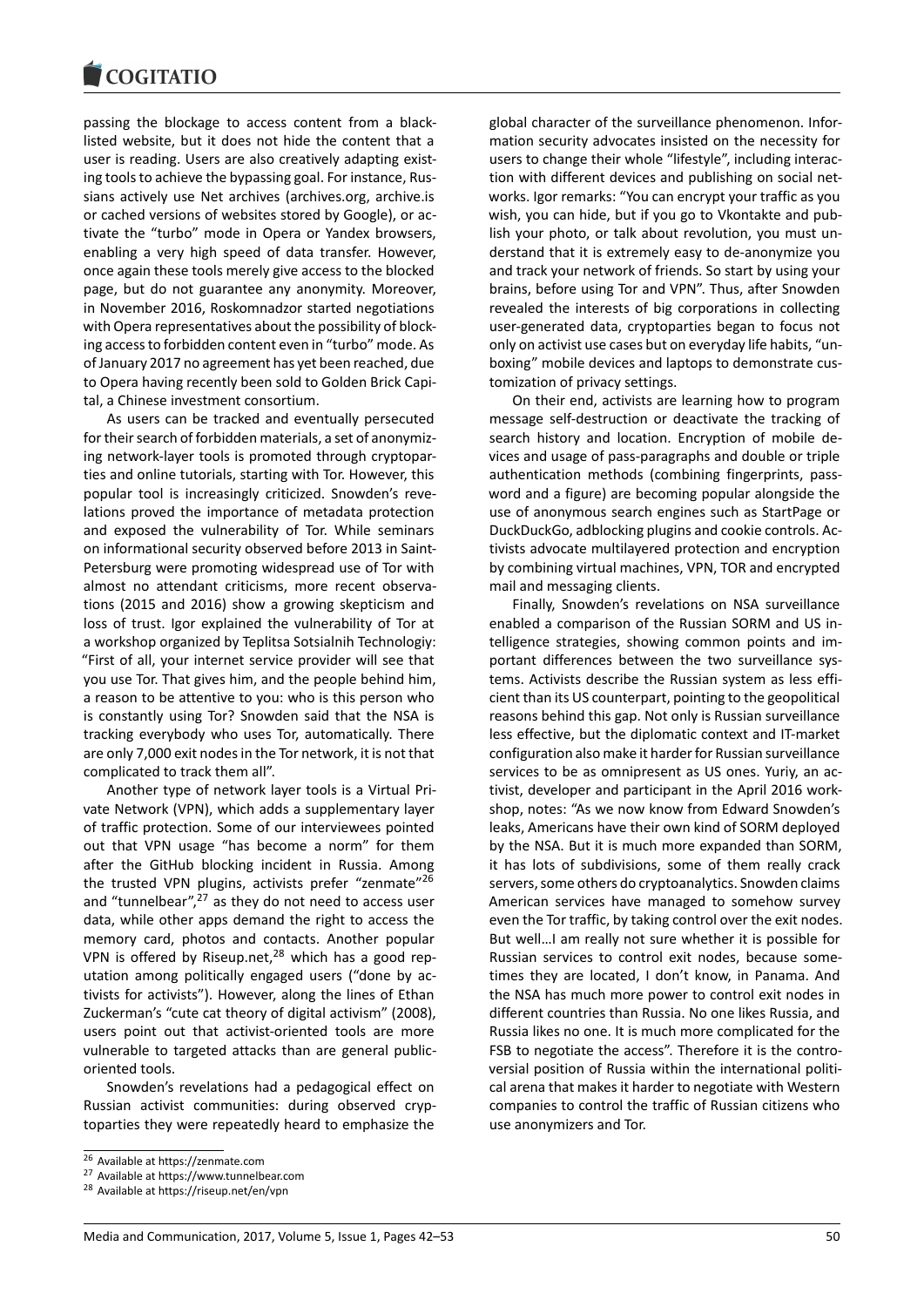# **4. Migrating Servers (and People): A Geopolitical Countermeasure**

Due to this geopolitical aspect of RuNet governance, another effective protection tactic is the physical migration of servers and people. Indeed, the legal and technical constraints of RuNet result not only in individual strategies for bypassing and collective action and campaigning, but also in a significant exodus of Web professionals, especially journalists of online media.

The emigration of Russian journalists is not new. In the USSR a significant number of journalists left the country as a result of political persecution (De Tinguy, 2004). However, in the 2010s these exiles are paradoxical, because even if they leave the country they remain connected to Russian cyberspace and actively contribute to its development (Bronnikova, 2016).

Media websites Grani.ru and Meduza were shut down by Roskomnadzor in 2014, making it extremely hard for their editors and owners to survive economically. Despite bypassing tools, their audience decreased. This resulted in the migration of infrastructure and of some journalists out of the Russian Federation. Yuliya Berezovskaya, from Grani.ru, left for France, while Meduza was dislocated to Riga. The cases of Grani.ru and Meduza are interesting for reconsidering the notion of "brain drain". Indeed, the Internet connects migrant and nonmigrant populations in their transnational online engagement (Diminescu, 2008; Nedelcu, 2010): online journalists and bloggers expatriated in the European Union, the US or Israel are not excluded from Russian political life but remain important actors in the RuNet freedom quest. For example, Meduza actively informs its readers about recent updates in Russian Internet governance.

Such expatriation also takes shape in a diaspora of infrastructures. In particular, what are called "mirrors" of forbidden websites are created, using platforms such as Amazon.<sup>29</sup> An increasing number of NGOs and other associations opt to transfer their hosting to outside of Russia. As Maxim I., a hosting provider, observes: "Such websites as Children  $404^{30}$  or oppositional websites are progressiv[ely](#page-9-0) transferred to foreign servers and start using non-Russian gTLDs (generic top-level domains, such as .ORG). The reason for this is simple: without any court decision your page or th[e e](#page-9-1)ntire website can be blocked, sometimes even by mistake, as it happened with Google or GitHub. I remember also a mass exodus of clients in Belarus, after they have been obliged to work only in Byelorussian data-centers". The tactic of domain zone migration was also adopted by Grani.ru which moved to the .org domain zone on 27 May 2016, two years after its chief editor physically left Russia. Another tactic of "exodus" concerns the kinds of platforms used to disseminate content: more and more of Russia's liberal online

media are abandoning the traditional format of websites or blogs in favor of social media pages or Telegram broadcasting channels.

Interestingly, this exodus had begun even before the "Law on Personal Data Storage": Alexey Sidorenko, director of the NGO *Teplitsa Sotsialnih Technologiy*, <sup>31</sup> dates the first wave of infrastructure migration back to 2010. The second wave of digital migration can be attributed to the "Foreign Agent" law: Teplitsa itself had to move from Moscow to Warsaw after the clampdown on fo[rei](#page-9-2)gn aid agencies. IT specialists have seldom been using Russian data-centers because of their technical drawbacks: "People have been actively using western platforms, just because it is more useful and efficient", says Russian-born, Turkey-adopted developer Timofey. However, recent regulation of the Internet has modified the practices of developers and reconfigured the markets. Alexey, CTO of Progress Engine, concludes: "If GitHub is closed, this will enforce brain-drain. And it has already started, several of my colleagues have left to Germany. Folks prefer to work with foreign markets and foreign services. First of all, it's the quality of technological solutions. And also, when you work with a western client, there's a possibility to move. If there's more control from the government, you have a chance to leave".

### **5. Conclusions**

As Edward Snowden is currently on (temporary) asylum in Russia, numerous scholars and journalists insist on the geopolitical significance of this act and emphasize its importance within the global context of a "Cold War 2.0". Yet, far from supporting Snowden's fight for transparency of government data and Internet users' freedom, the Russian government is gradually centralizing its surveillance over the RuNet. However, the direct and indirect influence of the Snowden revelations is making itself visible in a number of other ways, by exposing censorship and surveillance at an unprecedented scale and encouraging creative responses to it. This article has explored how, in response to growing censorship, a variety of tactics are being developed and deployed by Russian users and content producers, ranging from infrastructure-based countermeasures and *détournements* to geopolitical reconfigurations involving the migration of hardware and people.

Although it is not within the scope of this paper to estimate the long-term impact of recent mobilizations (as we do not have enough data to measure this), we can conclude that Russian civic mobilization may be analyzed at two levels. The first is public and collective, for example the "anti-SORM" movement or petitions against Yarovaya law. Such movements appear to have limited impact beyond encouraging visibility and draw-

<sup>29</sup> *Reporters without Borders*, having experimented this technique with Chinese bloggers, helped Russian blacklisted media to put it in practice. Thus, mobilizations for RuNet freedom are integrated in transnational campaigns.

<sup>30</sup> NGO defending the rights of LGBTQI-children.

<span id="page-9-2"></span><span id="page-9-1"></span><span id="page-9-0"></span><sup>&</sup>lt;sup>31</sup> Teplitsa Sotsialnih Technologiy is an NGO specialized in IT-education of social workers and activists and in development of collaboration between Russian non-profit organizations and IT-specialists. Available at https://te-st.ru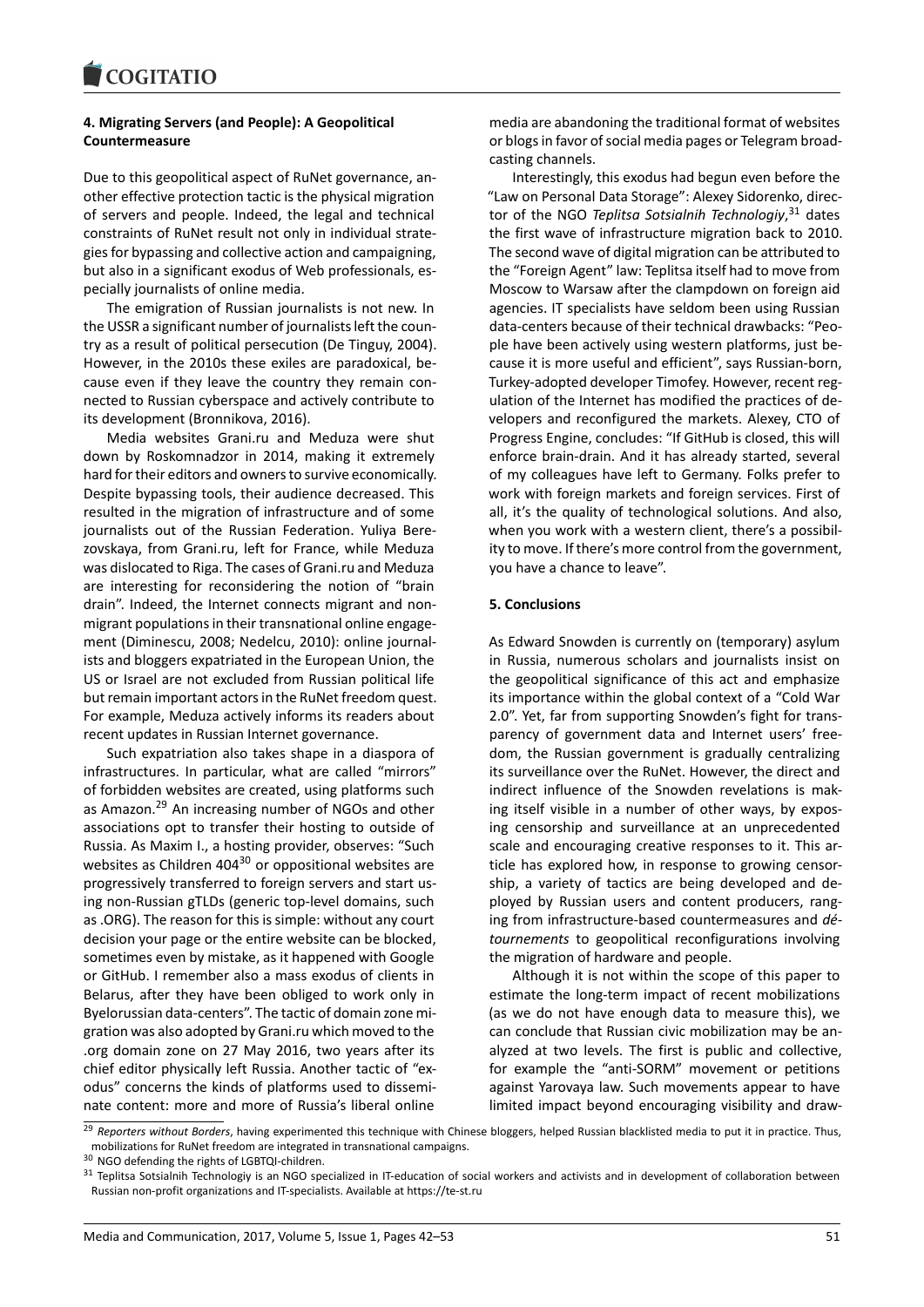ing public attention to the problem, and even so they remain limited to a small section of the population (with only around 600,000 signatures on Change.org and 2,000 people in attendance at the anti-Yarovaya law meeting), namely IT professionals, journalists, bloggers and Internet freedom activists. However, at the second level, that of so-called "evasion" tactics, mobilisation is far more successful: far from being a contentious means to criticize government or affect changes in legislation and Internet policy, these invisible or elusive techniques have a direct and immediate impact on the everyday practices of users and IT professionals. Evasion techniques are based on an ingenious and constantly changing set of tools and *arts de faire*, and can help to access or broadcast forbidden content as well as to continue ITrelated business.

This article shows that Russian Internet governance increasingly takes shape as an "infrastructural battle", a dialectic between the government, who use and coopt infrastructure, and users, developers and providers who hijack and reconfigure it, in a constant co-shaping of law and technology. This speaks to the "turn to infrastructure" we have recently explored as an increasing tendency in Internet governance (Musiani, Cogburn, DeNardis, & Levinson, 2016). If the Snowden revelations have constituted the 'perfect excuse' for the Russian government to try to enforce a radical approach of "digital sovereignty" (Nocetti, 2015), they have also become on the one hand a catalyst of freedom activists' mobilization, not only for "power users" but for the everyday situated practices of lambda users, and on the other hand an opportunity for Russian businesses working with Western companies to fight both from within and from outside the country. Moreover, the specific geopolitical and economic conditions of embargo can be understood as an important obstacle for Roskomnadzor. It is not civil society but rather Russia's lack of resources, infrastructure, expertise and technologies that make it impossible, at least for now, to apply this law in practice. Despite the current escalation of surveillance, could Russia's controversial position on the international chessboard turn into a paradoxical opportunity for the RuNet?

# **Acknowledgements**

This work is supported by the European Union's Horizon 2020 Framework Programme for Research and Innovation (H2020-ICT-2015, ICT-10-2015) under grant agreement nº 688722—NEXTLEAP.

### **Conflict of Interests**

The authors declare no conflict of interests.

# **References**

Akrich, M. (1998). Les utilisateurs, acteurs de l'innovation, *Education Permanente*, *134*, 78–89.

- Borogan, I., & Soldatov, A. (2013). Russian surveillance state. *World Policy*. Retrieved from http:// www.worldpolicy.org/journal/fall2013/Russia-surveil lance
- Bronnikova, O. (2016). Publikovat dlya Rossii iz-za granitsi. Internet—prostranstvo bez granits? [Publishing for Russia from abroad. Is internet a borderless space?]. In F. Daucé, B., Ostromooukhova, O., Bronnikova, & A. Zaytseva (Eds.), *Nezavisimye ot kogo? Alternativnye SMI, malye izdatelstva i bloggery v sovremennoy Rossii [Independent from whom? Alternative massmedia, small editors and bloggers in contemporary Russia]*. Moscow: NLO. Book in preparation.
- Ceruzzi, P. (2006). The materiality of the Internet. *IEEE Annals of the History of Computing*, *28*(3), 96–97.
- De Tinguy, A. (2004). *La Russie et les Russes depuis l'ouverture du rideau de fer*. Paris: Plon.
- DeNardis, L., & Musiani, F. (2016). Governance by infrastructure. In F. Musiani, D. Cogburn, L. DeNardis, & N. Levinson (Eds.), *The turn to infrastructure in Internet governance* (pp. 3–21) New York, NY: Palgrave-Macmillan.
- Diminescu, D. (2008). The connected migrant: An epistemological manifesto. *Social Science Information*, *47*(4), 565–579.
- Elting, B., Alexanyan, K., Kelly, J., Faris, R., Palfrey, J., & Gasser, U. (2010). *Public discourse in the Russian blogosphere: Mapping RuNet politics and mobilization* (Report no. 2010–11, October 19, 2010). Cambridge, MA: Berkman Center for Internet and Society.
- Ermoshina, K., Musiani, F., & Halpin, H. (2016). Endto-end encrypted messaging protocols: An overview. *Proceedings of Internet Science Conference 2016* (pp. 244–254). Florence, Italy: University of Florence.
- Erpyleva, S., & Magun, A. (Eds.). (2014). *Politika Apolitchnyh: Grazhdanskie Dvizheniya V Rossii 2011–2013 Godov. [Politics of apolitical: Civic movements in Russia in 2011–2013]*. Moscow: Novoe Literaturnoye Obozrenie.
- Filonov, D. (2014, August 12). Otlozhennyi effekt. Kak Snowden zastavil Acronis potratitsya na servery [Postponed effect. How Snowden made Acronis spend money for the servers]. *Forbes.ru*. Retrieved from http://www.forbes.ru/tekhnologii/tekhnika-ibiznes/265017-otlozhennyi-effekt-kak-snouden-zasta vil-acronis-potratitsya-na
- Freiberg, P. (2014). *Putin's Russia—On a path to cyber sovereignty?* Retrieved from http://www.aca demia.edu/10762446/Future\_of\_Internet\_Freedom \_in\_Russia
- Gelman, V. (2010, March 9). Lovushka polusvobody: The trap of a half-freedom. *Slon.ru*. Retrieved from http://slon.ru/russia/lovushka\_polusvobody-310531 .xhtml
- Kantyshev, P. (2016, September 4). Rostehu Nuzhno 10,3 Milliarda Rubley na Razrabotky Paketa Yarovoj [Rostech needs 10.3 mlrds of Rubles to develop Yarovaya Law]. *Vedemosti*. Retrieved from http://www.